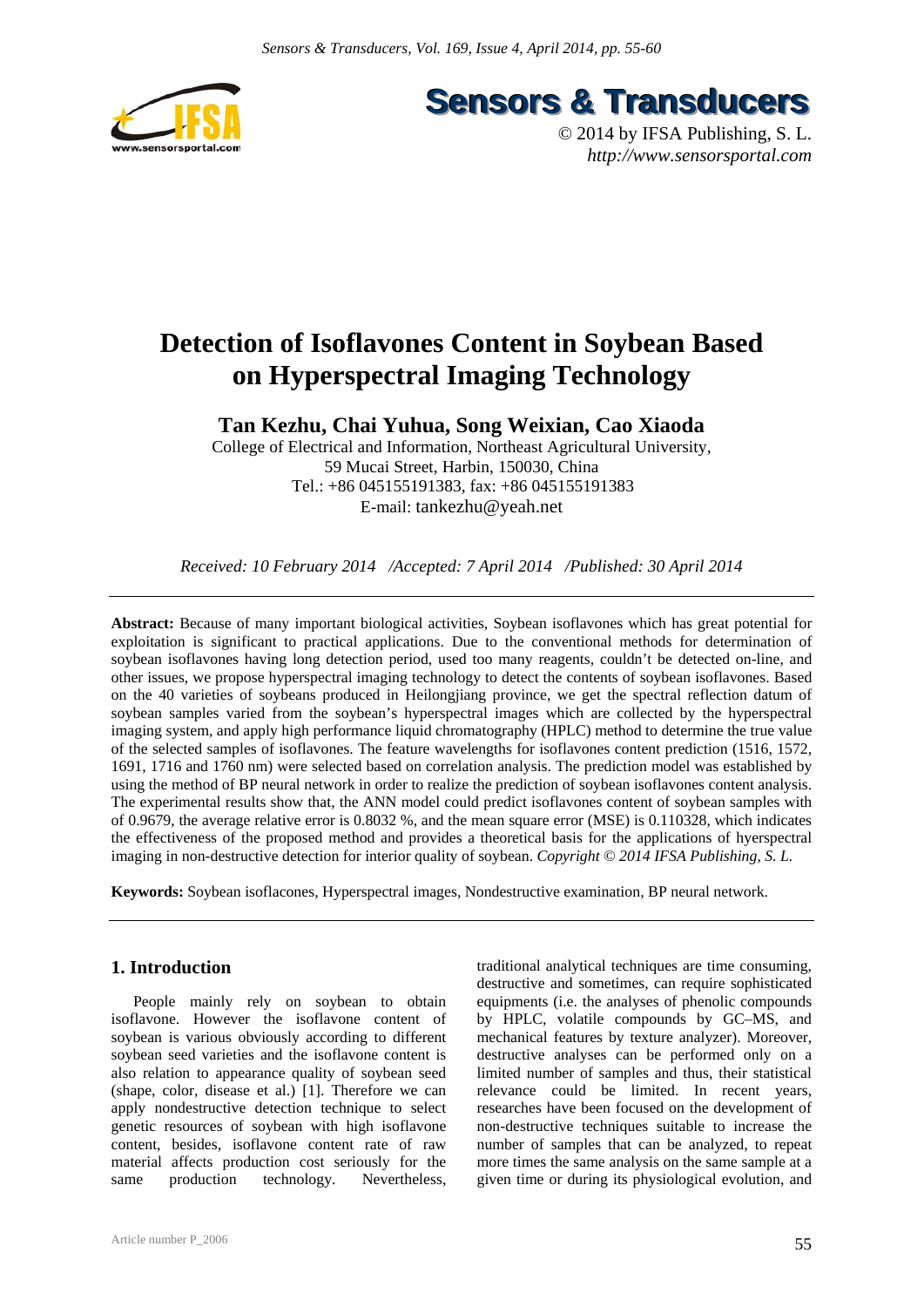to achieve real-time information [2] .The study of nondestructive detection technique for isoflavone can supply high-quality soybeans for oil and fatty enterprise. However, fewer researches focus on isoflavone applying nondestructive detection technique. Several non-destructive techniques such as Visible/Near Infra Red spectroscopy (vis/NIR) can be applied for the assessment of soybean quality traits. Some researchers analyzed soybean fatty acid [3], soybean protein [4], 18 amino acids [5], and phosphorus content using Visible/Near Infra Red spectroscopy [6, 8]. Jin Hwan Lee identified transgenic soybeans applying NIR. However, NIR method can express only partial information of samples, which affects detection accuracy seriously because of distribution inconsistency of components in space [9].

Hyperspectral imaging, known also as chemical or spectroscopic imaging, is an emerging technique that integrates conventional imaging and spectroscopy to attain both spatial and spectral information from an object [10]. A hyperspectral image consists of a series of sub-images, each one representing the intensity distribution at a certain spectral band. When a sample is exposed to light, the reflected radiation can be measured and recoded as a reflectance spectrum. This spectrum is related to chemical composition of the sample, and spectra collected from sample at different quality levels can therefore be quite different [9]. Hyperspectral imaging is advantageous with respect to spectroscopic techniques, which acquire the spectral data from a single point or from an integrating of a small region on the tested fruit, and it is advantageous respect to the conventional RGB techniques, which can be poor identifiers of surface

features and chemical composition of the sample sensitive to wavebands other than RGB. Thus, hyperspectral imaging can be a useful tool for quality investigation of agricultural products. In research applications, hyperspectral imaging was used to measure sugar content and surface damage of some fruits such as apple, pear, and orange [10, 14], leaf diseases and pesticide residue of tomato and cucumber [15], freshness and PH value of pork and chicken [16], maturity of some fruits such as oil palm, table grapes and tomatoes [17], firmness of strawberries, soluble solid content, bitter pit, bruise and surface defects and contaminations in apple fruit [18, 21].These researches have illustrated the potential of using hyperspectral imaging in agricultural products detection.

In this study, hyperspectral data of soybean in Heilongjiang province was acquired using hyperspectral sensor system (1000 nm-2500 nm). Five bands were selected from total 256 bands after computing correlationship. ANN algorithm was investigated in predicting soybean isoflavones content.

# **2. Materials and Methods**

# **2.1. Soybean Samples**

In this study, 40 Heilongjiang province common soybean seed varieties were acquired from Soybean Research Center of Northeast Agricultural University. The soybean samples were stored in dry and temperate condition. The soybean samples for the experiment are shown in Table 1.

| ID             | Sample name     | <b>Number</b> | ID | Sample name           | <b>Number</b> |
|----------------|-----------------|---------------|----|-----------------------|---------------|
| 1              | Beijiao08-266   | 50            | 21 | Heijiao1582           | 50            |
| $\overline{c}$ | Donghai09-51083 | 50            | 22 | Heinong44             | 50            |
| 3              | Dongjiao03-2176 | 50            | 23 | Heinong48             | 50            |
| $\overline{4}$ | Dongnong4400    | 50            | 24 | Kangxian5             | 50            |
| 5              | Dongnong82216   | 50            | 25 | Kedou28               | 50            |
| 6              | Dongyin         | 50            | 26 | Ken07-4373            | 50            |
| 7              | Ha06-3869       | 50            | 27 | Ken07-5203            | 50            |
| 8              | Hefeng44        | 50            | 28 | Kendou26              | 50            |
| 9              | Hefeng 50       | 50            | 29 | Kendou31              | 50            |
| 10             | Hefeng 52       | 50            | 30 | Kenfeng <sub>20</sub> | 50            |
| 11             | Hefu03-775      | 50            | 31 | Kennong <sub>30</sub> | 50            |
| 12             | Hehang-05-450   | 50            | 32 | Ken07-5054            | 50            |
| 13             | Hejiao06-1148   | 50            | 33 | Kenfeng16             | 50            |
| 14             | Hejiao 07-410   | 50            | 34 | Longsheng1            | 50            |
| 15             | Hejiao 07-482   | 50            | 35 | Mengdou <sub>31</sub> | 50            |
| 16             | Hejiao 07-482-1 | 50            | 36 | Nengfeng16            | 50            |
| 17             | Hejiao 08-1148  | 50            | 37 | Sui08-5331            | 50            |
| 18             | Hejiao 60       | 50            | 38 | Suinong <sub>25</sub> | 50            |
| 19             | Hejiao 61       | 50            | 39 | Suinong35             | 50            |
| 20             | Hefeng 25       | 50            | 40 | Beifeng9              | 50            |

**Table 1.** The soybean samples for the experiment.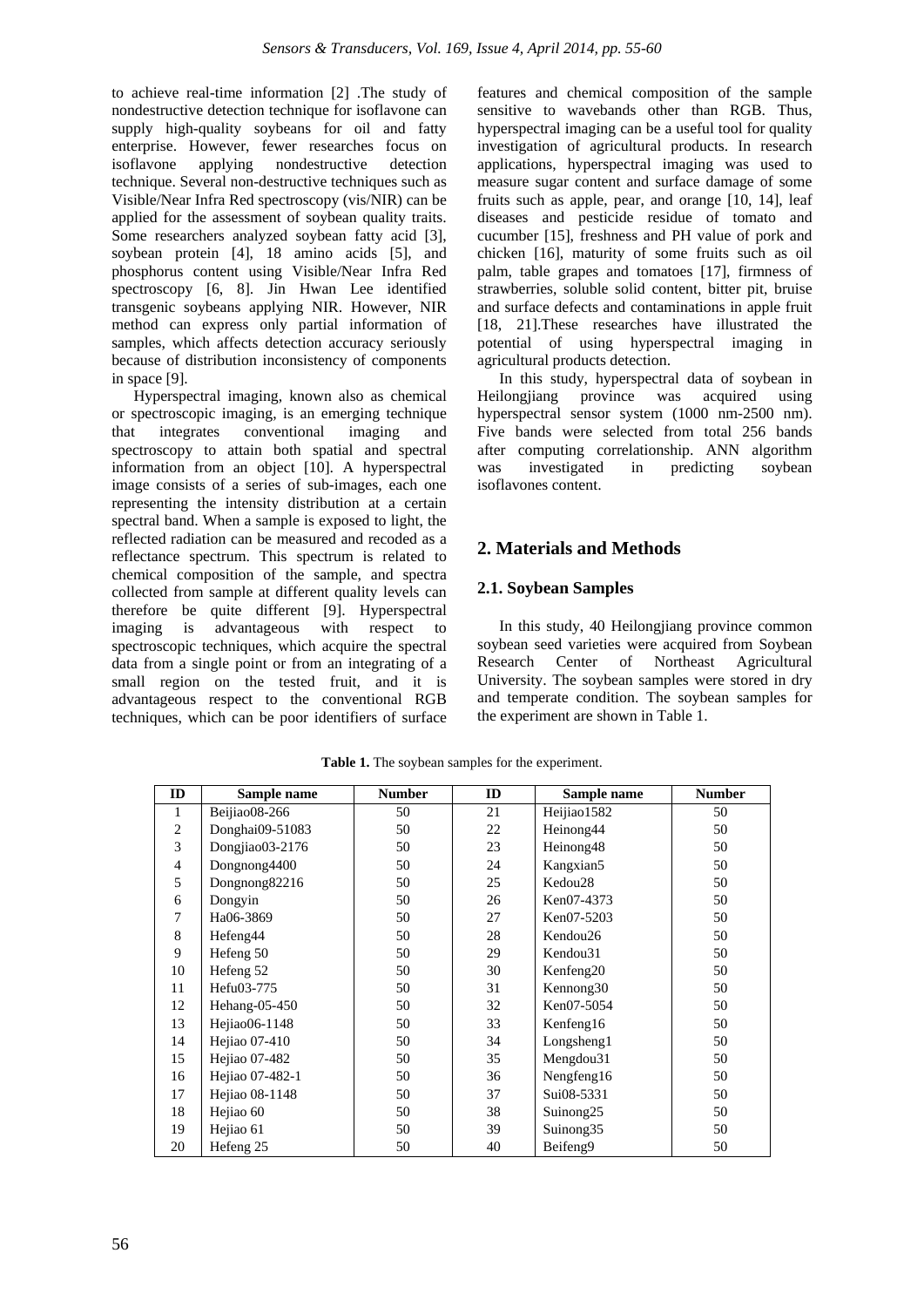#### **2.2. Hyperspectral Imaging System**

Hyperspectral images of the soybean samples were acquired using a hyperspectral imaging system. The system is consisted of a charge-coupled device (CCD) camera equipped with an imaging spectrograph (IM-Spector V25E, Spectral Imaging Ltd., Finland). The optical sensor system allowed to study the soybean quality in the spectral range of 1000-2500 nm. The light source is consisted of a 150 W halogen lamp (EKE 21 V 150 W, Japan) and an optic fiber that transfer the radiation to a linear light diffuser. The camera spectrograph assembly was supplied with a stepper motor to move the unit through the field of the camera's view and scan the samples line by line. The spectral images were collected in a dark room where only the halogen light source was used. The value of the camera gain was fixed at 0 to minimize the background noise. Each collected spectral image was stored as a threedimensional image  $(x, y, \lambda)$ . The spatial components (x, y) included 320\*256 pixels, and the spectral component (λ) included 256 bands within 1000-2500nm range. The hyperspectral imaging system was controlled by software called Spectral Scanner for images acquisition. The soybean samples were placed in a small container with the size of 10 cm\*10 cm. Hyperspectral images of each soybean varieties were collected by using the hyperspectral imaging system with about 60 cm distance between the sample and the camera. Before collecting hyperspectral data, we should compute exposure time exactly to acquire clear images. The speed of stepper motor was adjusted to get appropriate spatial resolution. The exposure time was 10 ms, and the stepper motor speed was 1.25 mm/s. The schematic diagram of the hyperspectral imaging system used is shown in Fig. 1.

The software of ENVI4.7 (ITT, USA), Matlab7.1.2 (The Math Works, Natick, USA) and IBMSPSS Statistics 21 were used for hyperspectral data analysis.



**Fig. 1.** Hyperspectral imaging system.

## **2.3. Calibration of Hyperspectral Images**

During operation, light intensity will change for various spectral bands and the image noise will be caused by dark current. The hyperspectral images were firstly corrected with a white and a dark reference. The dark reference was used to remove the effect of dark current of the CCD detectors, which are thermally sensitive. The corrected image (R) is estimated by using the following equation:

$$
R = \frac{I_{raw} - I_{black}}{I_{white} - I_{black}},
$$
\n(1)

where  $I_{raw}$  is the recorded hyperspectral image,  $I_{black}$  is the dark image (with 0% reflectance) recorded by turning off the lighting source with the lens of the camera completely closed, and  $I_{white}$  is the white reference image (The white board with 99 % reflectance). The corrected images will be the basis for the subsequent image analysis to extract the spectral response of each sample. As a result of length reason, only corrected image of soybean seeds for 1666 nm wavelength is shown in Fig. 2.



**Fig. 2.** Corrected image of soybean seeds for 1666 nm wavelength.

The average spectra reflectance value of interesting region was selected from calibration hyperspectral images. The spectrum was in range of 1000 nm-2500 nm. The original reflectance spectrum of soybean samples is shown in Fig. 3.



**Fig. 3.** Original reflectance spectra of soybean samples.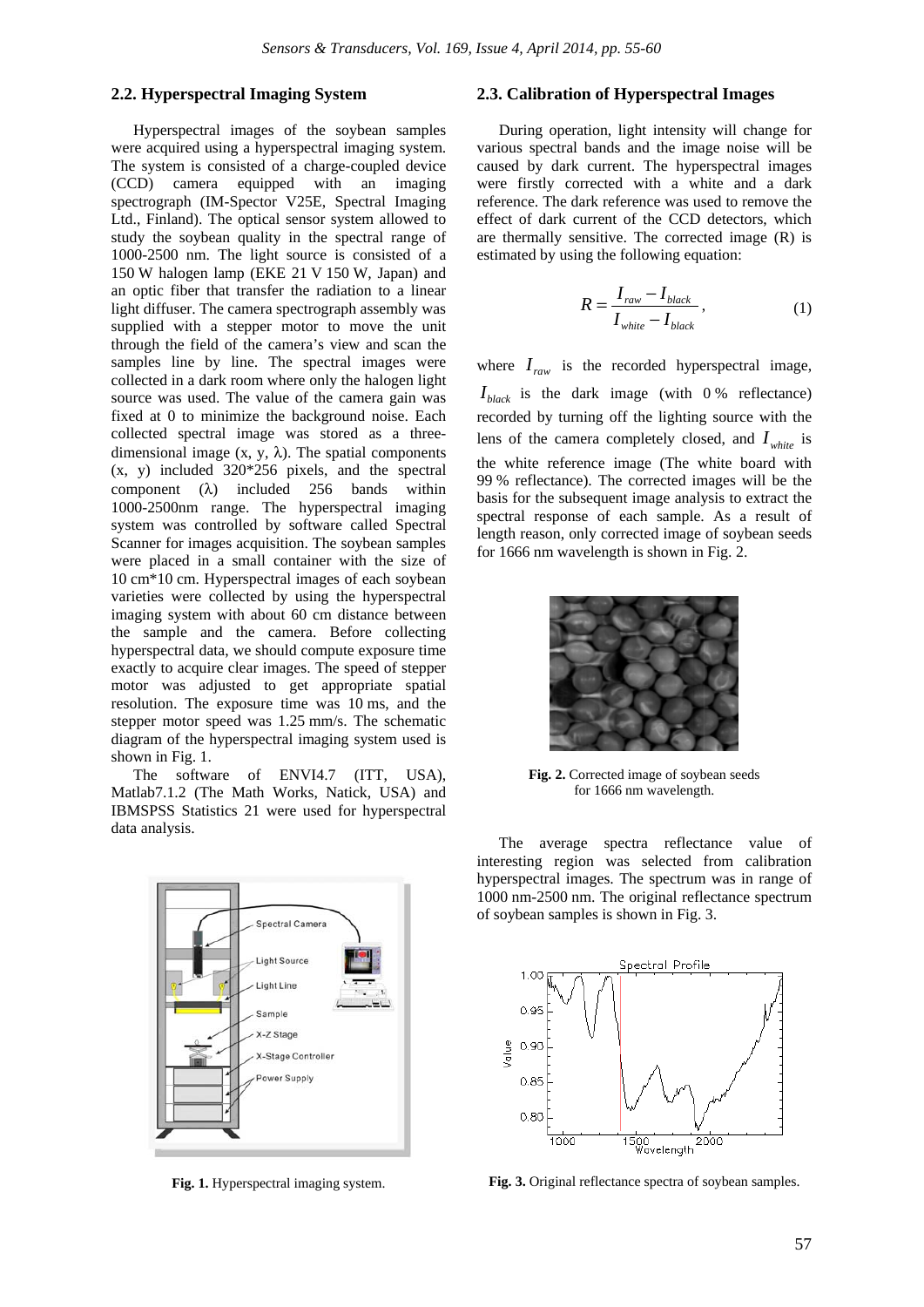## **3. Results and Discussion**

#### **3.1. Spectrum Curve Smooth**

The median filter is a nonlinear smoothing technique, the gray value of each pixel is set for all pixel gray value of the point value of a neighborhood window. The median filter is a kind of effective noise suppression of nonlinear signal processing technology based on the order statistical theory, the basic principle of median filter is the median of each sample value instead of a neighborhood of the point of a digital image or sequence of numbers, to get around the pixel values close to the true value, thereby eliminating the isolated noise points. The smoothing results were acquired by the following equation.

$$
g(x, y) = med{f(x-k, y-l), (k, l \in W)}, (2)
$$

where  $f(x, y)$  is the original reflectance spectra,  $g(x, y)$  is the spectrum after smoothing, W is the 2D template.

In this experiment, 3×3 sliding window was selected to smooth the original reflectance spectra of soybean. The smoothing result is shown in Fig. 4. We can see that the spectral curve is smoother, the noise is lower and the S/N (signal to noise ratio) is more higher compared to the original reflectance spectra.



**Fig. 4.** Reflectance spectra after median filtering algorithm.

## **3.2. Regression Analysis of Isoflavone Content and Spectral Reflectance Values**

For reasons of space, correlation analysis the of isoflavone content of 34 soybean samples and wavelengths (1002 nm and 1716 nm) are shown in Table 2.

The regression curve of isoflavone content and spectral reflectance values is shown in Fig. 5. As can be seen from the figure, correlation coefficient of isoflavone content and 5-7 bands are about 0.4, therefore, 5 bands were selected for characteristic wavelength in forecasting isoflavone content. The characteristic wavelengths are shown in Table 3.

**Table 2.** Correlation analysis between isoflavones contents and feature wavelength.

|                       |                          | <b>Isoflavones content</b> | <b>Band 1</b> | <b>Band 2</b> |
|-----------------------|--------------------------|----------------------------|---------------|---------------|
| is of layones content | Pearson Correlation      |                            | $.404*$       | .262          |
|                       | Significance (bilateral) |                            |               |               |
|                       |                          |                            | .018          | .134          |
|                       | N                        | 34                         | 34            | 34            |
| Band 1                | Pearson Correlation      | .404                       |               | $.958**$      |
|                       | significance (bilateral) |                            |               |               |
|                       |                          | .018                       |               | .000          |
|                       | N                        | 34                         | 34            | 34            |
|                       | Pearson Correlation      | .262                       | .958          |               |
|                       | significance (bilateral) | .134                       |               |               |
| Band 2                |                          |                            | .000          |               |
|                       |                          | 34                         | 34            | 34            |

\*. Significant at 0.05 level

\*\*. Significant at 0.01 level



**Fig. 5.** Correlation coefficient curve for isoflavones content.

**Table 3.** Feature wavelength for isoflavones content.

| <b>Ouality factor</b> | Characteristic wavelength/nm |           |  |             |  |  |
|-----------------------|------------------------------|-----------|--|-------------|--|--|
| <b>Isoflavone</b>     | 1516                         | 1572 1691 |  | 1716   1760 |  |  |

#### **3.3. Prediction Models of BP Neural Network**

There are many statistical and expert system approaches to handle complex mathematical transformations. In these approaches, artificial neural network (ANN) is relatively easy to implement, reliable. Here the attractiveness of using a neural network model to predict soflavone is demonstrated.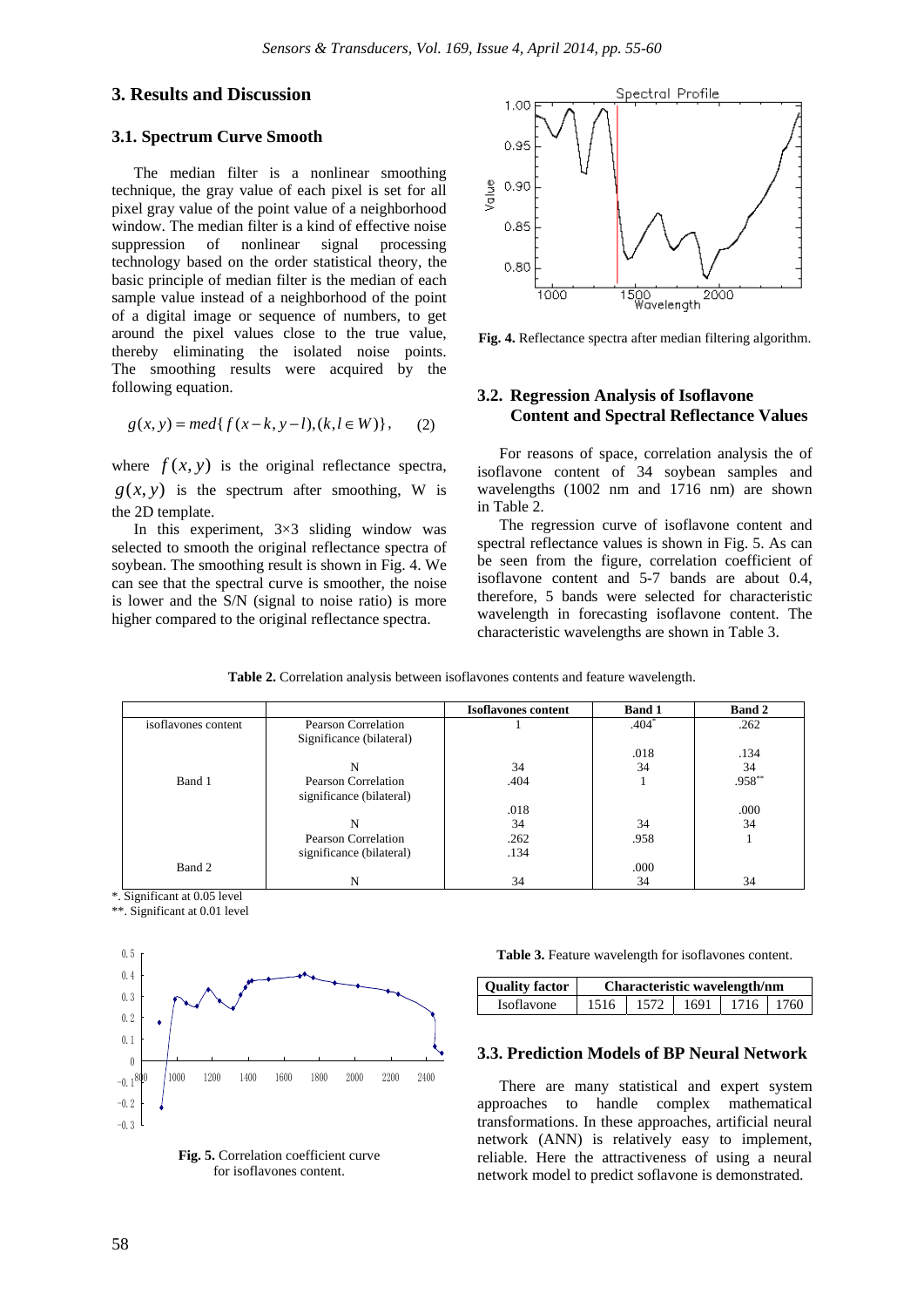In this study, multilayer feed-forward network with back propagation was used. The backpropagation (BP) algorithm and its variants are supervised by training rules that involve an iterative procedure to move the weights along the negative gradient of the error function, so as to minimize the difference between the networks' output and the desired target. In each step, errors are used as inputs to feedback connections from which adjustments are made to the synaptic weights layer by layer in a backward direction. The weight associated with each connection is adjusted by an amount proportional to the strength of the signal on the connection and the total measure of the error. All ANN neurons used were configured on the model by Haykin [22]. The hidden and output neurons can be mathematically characterized with the following equations:

$$
g(x, y) = med\{f(x-k, y-l), (k, l \in W)\}\tag{3}
$$

$$
y_k = \varphi(v_k), \tag{4}
$$

where  $x_i$  is the input signal;  $w_{ki}$  is the synaptic weight of neuron  $k$ ;  $v_k$  is the linear combiner or summing junction;  $b_k$  is the bias;  $y_k$  is the output of the neuron and  $\varphi$  is the transfer function. This study considered two of the most common transfer functions: the hyperbolic tangent sigmoid (tansig) and the logarithmic sigmoid (logsig) functions. If the output layer of the network has sigmoid neurons, then the output values are limited to a small range. So, linear output neurons were used.

The Levenberg-Marquardt algorithm was used to train the networks as it is suitable to deal with illconditioned minimization problems. So, an approximation to the Hessian matrix is used in the Newton-like update:

$$
x_{k+1} = x_k - [J^T J + \mu I]^{-1} J^T e_k, \qquad (5)
$$

where  $\mu$  governs the step size and *I* is the unit matrix; *J* is the Jacobian matrix that contains first derivatives of the network errors with respect to the weights and biases, and *e* is the vector of network errors.

The neural network designed with an input layer, an output layer and one hidden layer in this work. 40 soybean verities were used in the experiment; five characteristic bands were selected for each sample. 34 soybean verities were selected randomly for training, the rest for predicting. There are 5 neurons at input layer which represents spectral reflectance values based on 5 bands. After several tests, the number of neurons in hidden layer is 10. The artificial neural network was trained by using MATLAB software. After several tests, learning rate is determined to 0.1, and momentum factor is determined to 0.2. We can see from Fig. 6, the

coefficient of determination  $(R^2)$  is 0.9679. It is evident from the result that it is feasible using ANN to predict isoflavone content. The measured value and predicted value of isoflavone is shown in Fig. 6.



**Fig. 6.** Measured versus estimated isoflavones content using ANN method.

## **4. Conclusions**

The following conclusions were drawn from this study:

1) The hyperspectral images (100 nm-2500 nm) of different soybean verities were acquired after testing the hyperspectral imaging system, and the reflectance spectra was acquired.

2) Correlation of isoflavone content and spectra values in 256 bands was analyzed, and correlation coefficient curve for isoflavones content was acquired. According to the result, the wavelengths (1516 nm, 1572 nm, 1691 nm, 1716 nm and 1760 nm) were selected as characteristic wavelength.

3) Prediction model for isoflavone was constructed using ANN. The coefficient of determination  $(R^2)$  is 0.9679. The average relative error is 0.8032 %, MSE is 0.110328. Thus, the hyperspectral imaging technique proposed in this paper can potentially be useful for predicting soybean isoflavone.

#### **Acknowledgements**

This study was financially supported by Heilongjiang Provincial Natural Science Foundation (ZD201303) and Youth Scientific Research Fund of Northeast agricultural University.

#### **References**

[1]. Wang Jifeng, Zhao Xiaoming, Song Yufa, et al, Effects of appearance quality on the chemical quality of soybean, *Heilongjiang Agricultural Sciences*, Issue 5, 2006, pp. 23-24.